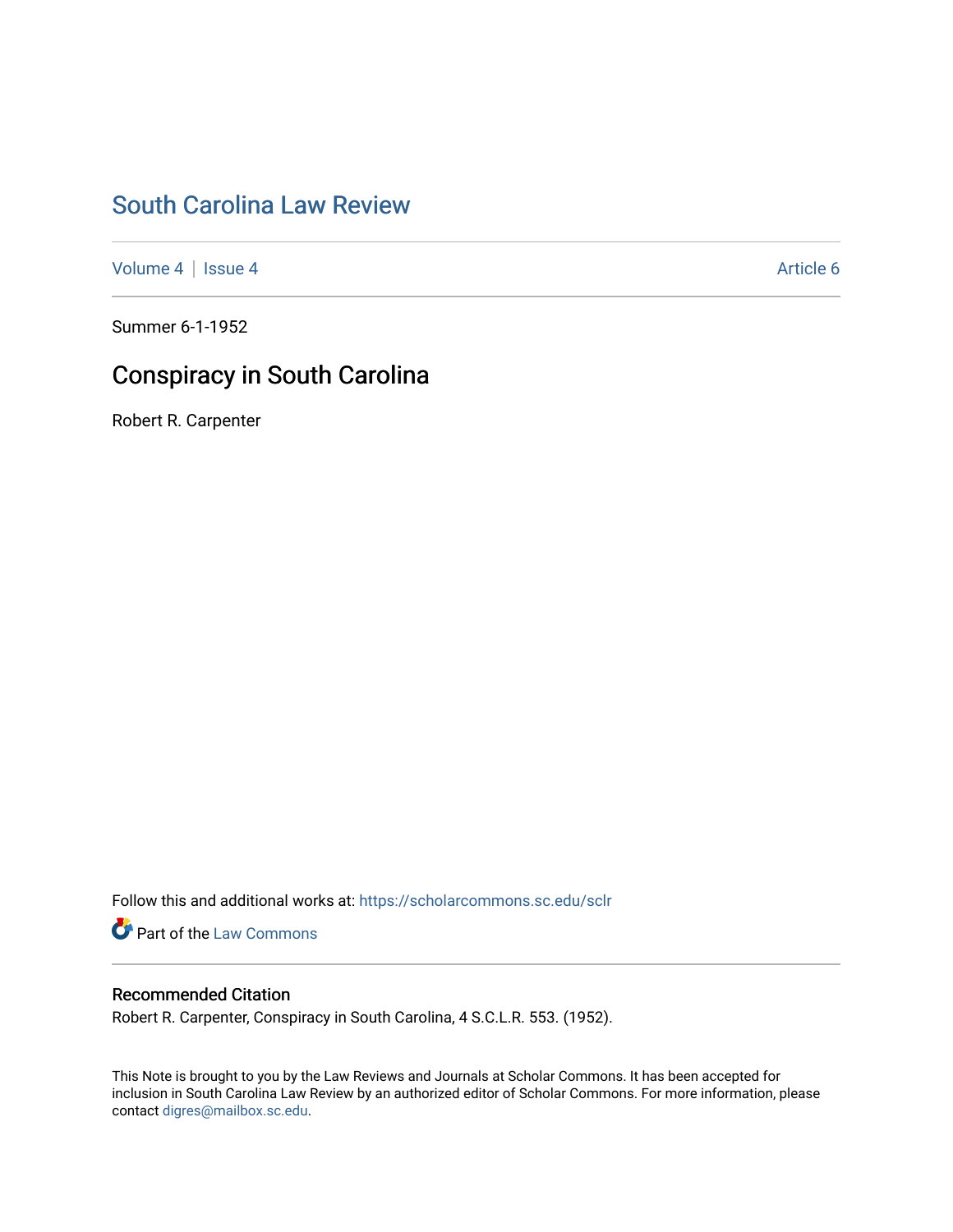#### CONSPIRACY IN SOUTH CAROLINA

Perhaps the most difficult wrong or crime in Anglo-American jurisprudence to define with any degree of clarity is the elusive, all-encompassing action for conspiracy. Certain basic elements are, of course, generally recognized and accepted, but these describe, rather than define, the wrong. Whether examined from the viewpoint of a criminal prosecution, or from that of a civil action for damages, it is commonly described as consisting of "a combination between two or more persons for the purpose of accomplishing a criminal or unlawful object, or an object neither criminal nor unlawful **by** criminal or unlawful means".' Such language as this has prompted Mr. Justice Jackson, of the United States Supreme Court, to comment that "the modern crime of conspiracy is so vague that it almost defies definition. Despite certain elementary and essential elements, it also, chameleon-like, takes on a special coloration from each of the many independent offenses on which it may be overlaid."<sup>2</sup> At Common Law the crime of conspiracy was a misdemeanor,<sup>3</sup> and existed onlywhere there was an offense against the public, or an offense against an individual where unlawful means were used. The reasoning behind such a limitation is that where there was a conspiracy to injure the public, the public had a direct interest, whereas it had only an indirect interest in private injuries, stemming from its duty to maintain law and order and to administer justice.4 Conspiracy has always included a multitude of sins, such as those enumerated in State *v. DeWitt & Watts,5* involving a conspiracy to destroy a will in order to defraud the devisees. Mr. Justice Johnson, in declaring that a conspiracy to do a public mischief was indictable, declared such "mischief" to consist of such conspiracies as those:

To endanger the public health **by** vending unwholesome provisions; to raise the price of public funds **by** false rumors or other unlawful means; to manufacture for

**<sup>1.</sup>** State v. Ameker, **73 S. C. 330, 338, 58 S. E.** 484 **(1905).** 2. See **JACESON, J.,** concurring opinion in Kruelwitch v. United

States, **836 U. S.** 440, 446, **93** L. **Ed. 790, 796** (1948). **3.** State v. Ferguson, **...... S. C. ....... ,** Westbrook Adv. Sheet, April **15, 1952.**

<sup>4.</sup> State v. Cardoza, **11 S. C. 195 (1878);** MunnAy's CRIMNAL LAW, § **66(D),** P. **100.**

**<sup>5.</sup>** 2 Hill **282 (S. C.** 1834).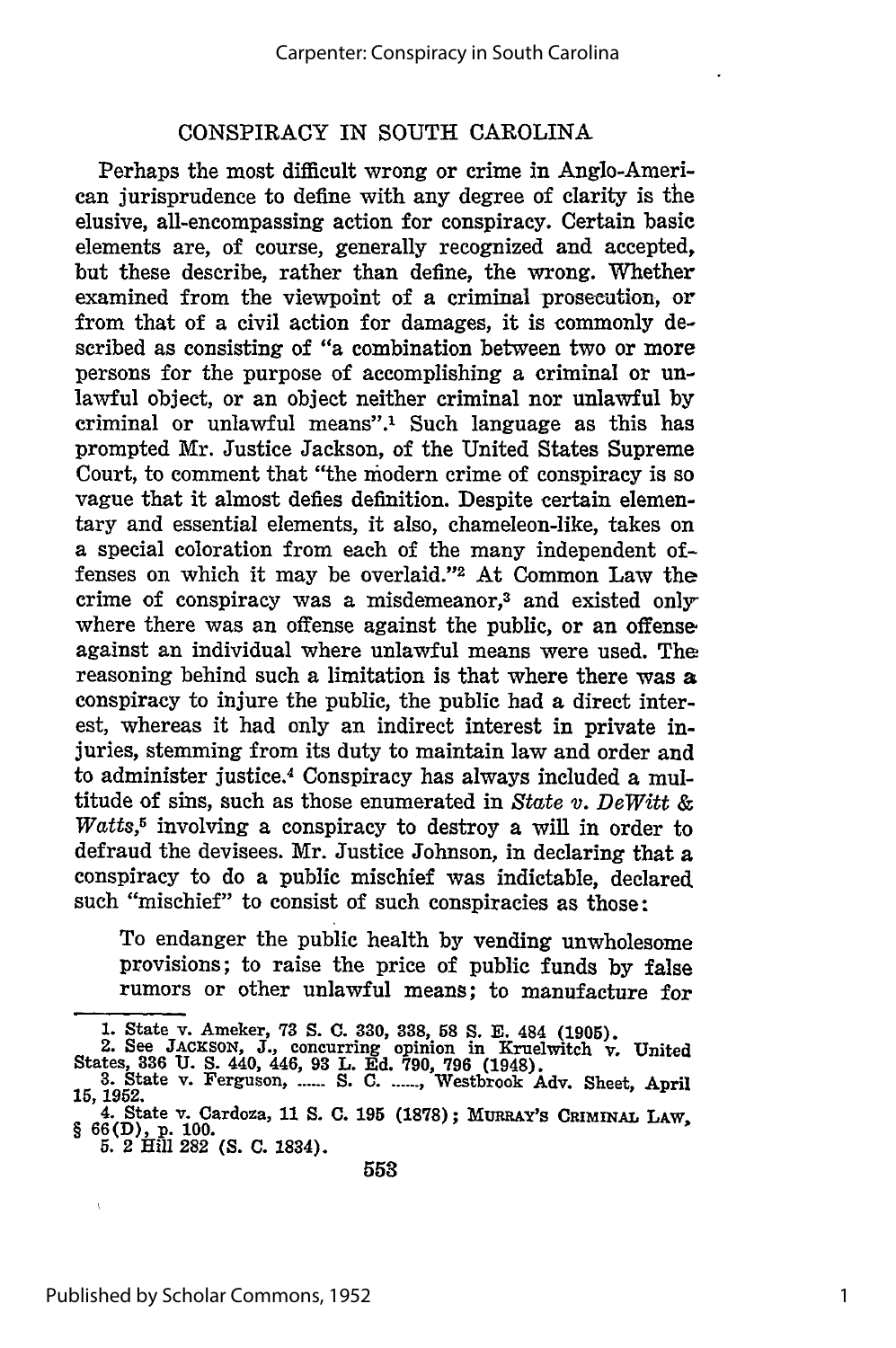sale at vendue, a base article, so nearly resembling that which is genuine and valuable, as to be calculated to deceive the public; as a combination amongst a class of laborers to raise their wages by unlawful **means...6**

In this case the court found that attempts to suborn a witness to commit prejury or prevent his giving evidence, and the fabrication or suppression of evidence not involving perjury were so calculated to pervert the public justice as to substantiate an indictable conspiracy.

It is, of course, necessary-both in civil and criminal contemplation-that there be a combination of at least two or more persons to constitute a conspiracy, for one person alone obviously could not conspire with himself. Thus, the Supreme Court of South Carolina has held that where two defendants have been indicted for a conspiracy, and while the jury was out, the State entered a *nolle prosequi* as to one, a verdict of guilty as to the other can not be permitted to stand. The court, speaking through Chief Justice Moses, declared that the "concurring will of at least two persons is as necessary to the offense (of conspiracy) as that of three to the constitution of a riot."7 The effect of a *nol. pros.* as to one of the two defendants, it would seem, prior to the rendition of verdict, is to leave the count in the indictment inoperative and without effect as to the remaining defendant, because it dissolves the allegation of conspiracy altogether. This does not mean, however, that all conspirators must be named or even known. It is possible for an indictment or complaint to be good which alleges simply that the defendant conspired with a person or persons unknown, and this is frequently used. A recent example may be found in the case of *State v. Hightower,8* involving the illegal procurement and sale of "key" answers to the questions on the National Teachers Examination. As a result of this wide-spread conspiracy, between eight and nine hundred teachers lost their certificates to teach in South Carolina. The indictment charged the defendant with conspiring with "other persons unknown" to defraud the State of one hundred dollars or more, by obtaining and selling these answers to teachers, aiding them to better their scores and thereby enable them to get money from the State to which they

*<sup>6.</sup> Id.* at p. 284.

**<sup>7.</sup>** State v. Jackson, 7 S. **C.** 283, 287, 24 Am. Rep. 476 (1876). **8 .......** S. **C ....... ,** Westbrook Adv. Sheets, Feb. 9, 1952.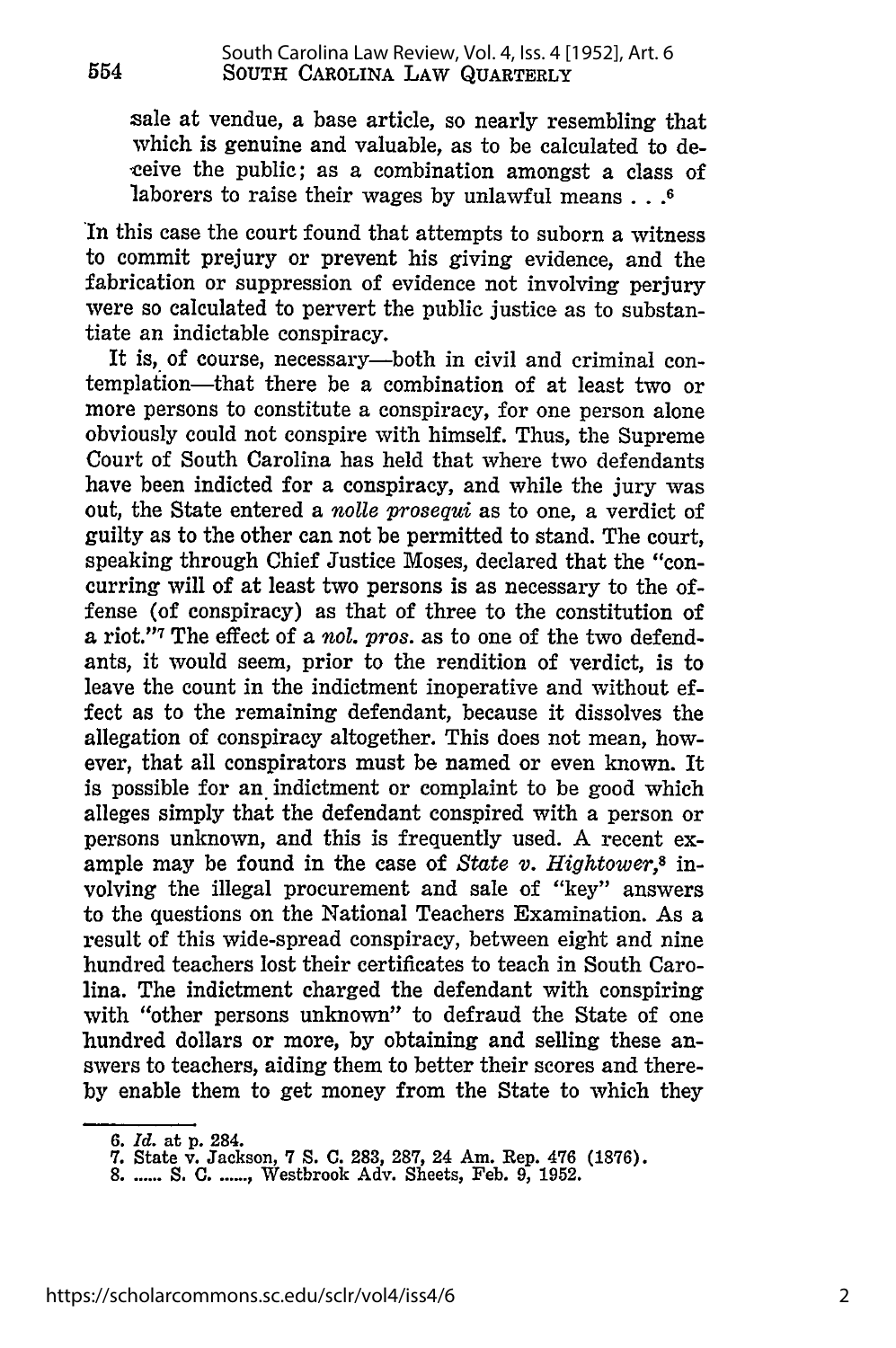### CONSPIRACY IN **SOUTH** CAROLINA

would not have been entitled **by** reason of their own personal qualifications. The court considered the question of the necessity of naming all of the conspirators, and stated: "The question here presented has been definitely answered against the appellant in many cases which hold that the identity of the other members of the conspiracy is not needed, inasmuch as one person can be convicted of conspiring with persons whose names are unknown."<sup>9</sup>

In order to constitute a conspiracy it is necessary that there be a unity of design and purpose, for common design is the essence of the offense.<sup>10</sup> It is also clear that there must be an agreement, or so-called "meeting of the minds". However, it is not necessary that the agreement be formal. "It is sufficient that the minds of the parties meet understandingly, so as to bring about an intelligent and deliberate agreement, to do the act and commit the offense charged, although such agreement be not manifested **by** any formal words."" Illustrative of this principle is the case of *Rhodes* v. *Granby Cotton Mi// , <sup>12</sup>*where the plaintiff had been blacklisted **by** the defendant, so as to prevent him from getting employment at other mills, as a result of the defendant's belief that the plaintiff was one of a group of strikers. The court found that the circumstances tending to establish a conspiracy were **(1)** the keeping of a blacklist **by** the defendant for the benefit of those mills with which it sustained a certain relation called a "curtesy," and (2) that as a result of such understanding a discharged employee was prevented from getting employment at other mills. This, it was held, tended to establish an implied agreement, which was in effect a conspiracy. However, conspiracy is the result of agreement, and not the agreement itself.13

While agreement is essential, it is not necessary that any special means have been decided upon to carry out such an agreement in order to establish criminal liability.14 On the civil side, the means employed or decided upon become ma-

*<sup>9.</sup> Id.*

<sup>10.</sup> State v. Simons, 4 Strob. 266 **(S. C.** 1850); State v. James, 34 **S. C.** 49, 12 **S. E. 657 (1890) ;** State v. Ameker, supra, note **1;** State v. Green, 40 **S. C. 328; 18 S. E. 933,** 42 Am. St. Rep. **874 (1893).**

**<sup>11.</sup>** State v. Cole, **107 S. C. 285, 98 S. E.** 624 **(1917);** State v. Davis, **88 S. C. 229, 70 S. E. 811,** 34 L. R. **A. (N.** *S.)* **295 (1910).**

<sup>12.</sup> **87 S. C. 18, 68 S. E.** 824 **(1910). 13.** See **15 C. J.** *S.,* 1064.

<sup>14.</sup> State v. Cole, **107 S. C. 285, 98 S. E.** 624 **(1917).**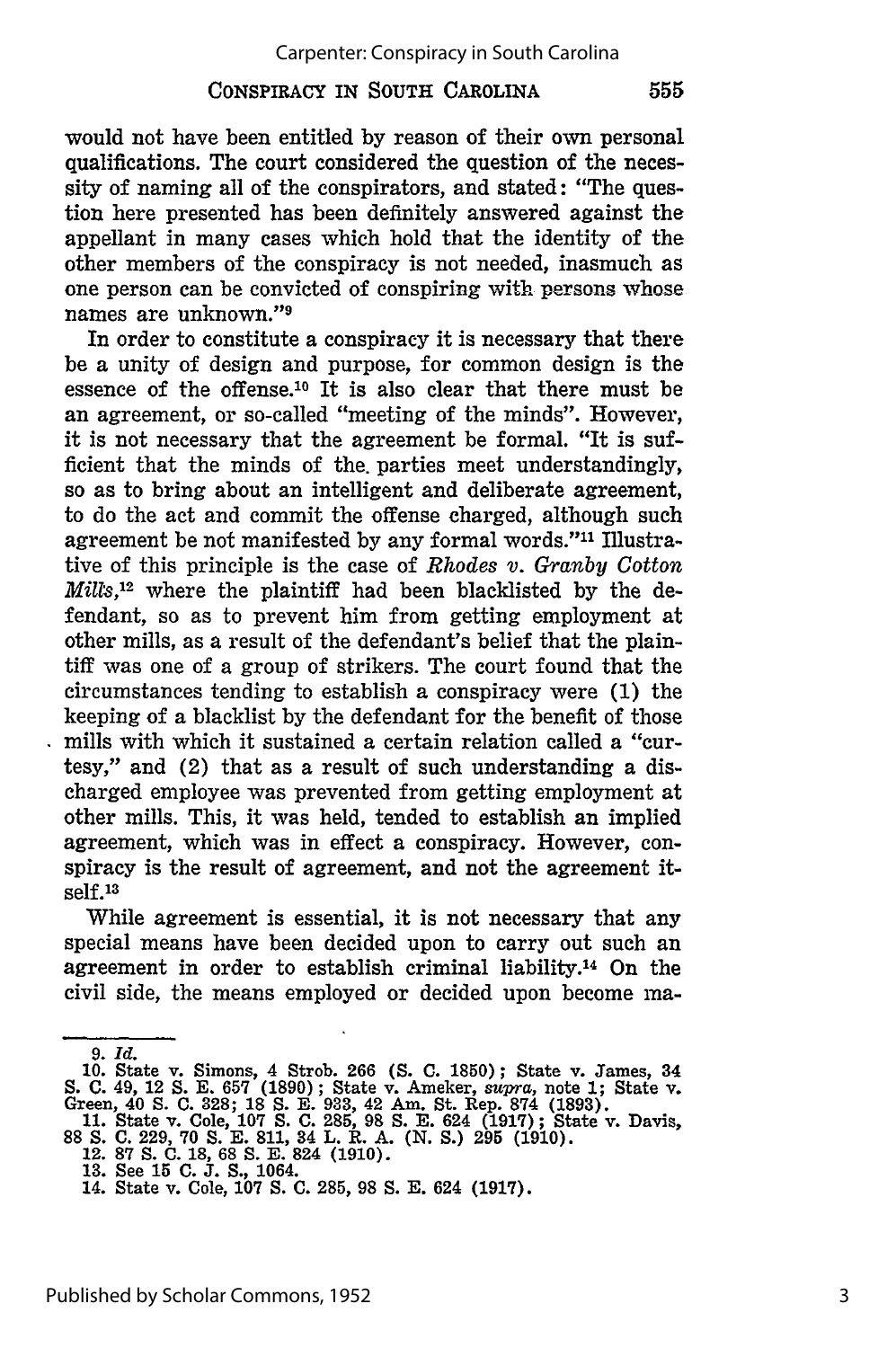terial only when the purpose of the conspiracy is lawful, for there can be no civil action unless unlawful means are used, or an unlawful end is sought.<sup>15</sup> It must be pointed out, however, that while an act may not be actionable when performed by an individual, it does not necessarily follow that the same act remains lawful when performed by two or more persons acting in concert. The Supreme Court felt called upon to correct such a misconception by saying: "Petitioner's counsel appear to have understood from the opinion that this court takes the view, as to conspiracy, that **...** two or more may lawfully do, under an agreement, and regardless of purpose or motive, whatever one may lawfully do singly. Although this rule prevails in some jurisdictions, such is not the majority view or that of this court." $16$  Likewise, a combination which is lawful within itself may become a conspiracy when its object is to destroy or injure a business or calling. 17 However, some authorities feel that the more reasonable view is that while an act done by an individual, damaging another, may not be actionable because justified by his rights, the same act becomes actionable when committed in pursuance of a combination actuated by motives which are born of malice and lack the individual's justification.<sup>18</sup> This was shown in *State v. Shooter*<sup>19</sup> when the court examined a charge of a conspiracy to pervert legal processes in order to force another to sign a deed, by using the respective positions of the defendants as constable and magistrate on behalf of the legal owner. It was held that a conspiracy may be criminal even though the purpose was only to gain possession of land by means of an extorted deed in favor of the legal owner.

Generally, an overt act is not needed in order to establish conspiracy. However, in *State v. McAdams et al,20* where the named defendant with his co-conspirators came from Georgia, at which place the conspiracy was entered into, to South Carolina, ostensibly for the purpose of surveying the scene of a proposed robbery, and then returned to Georgia ... but was not with his fellow conspirators on a subsequent trip when the robbery took place, the court held that in order to

<sup>15.</sup> See 15 C. J. S. 999.<br>16. Howle v. Mountain Ice Co., 167 S. C. 41, 57, 165 S. E. 724 (1932).<br>17. Charles v. Texas Co., 199 S. C. 156, 18 S. E. 2d 719 (1942), citing<br>11 AM. JUR. 578.

**<sup>18.</sup>** *Iid,* citing **11** Am. JuR. **579.**

**<sup>19. 8</sup>** Rich. **72 (S. C.** 1854). 20. **167 S. C. 405, 166 S. E.** 405 **(1932).**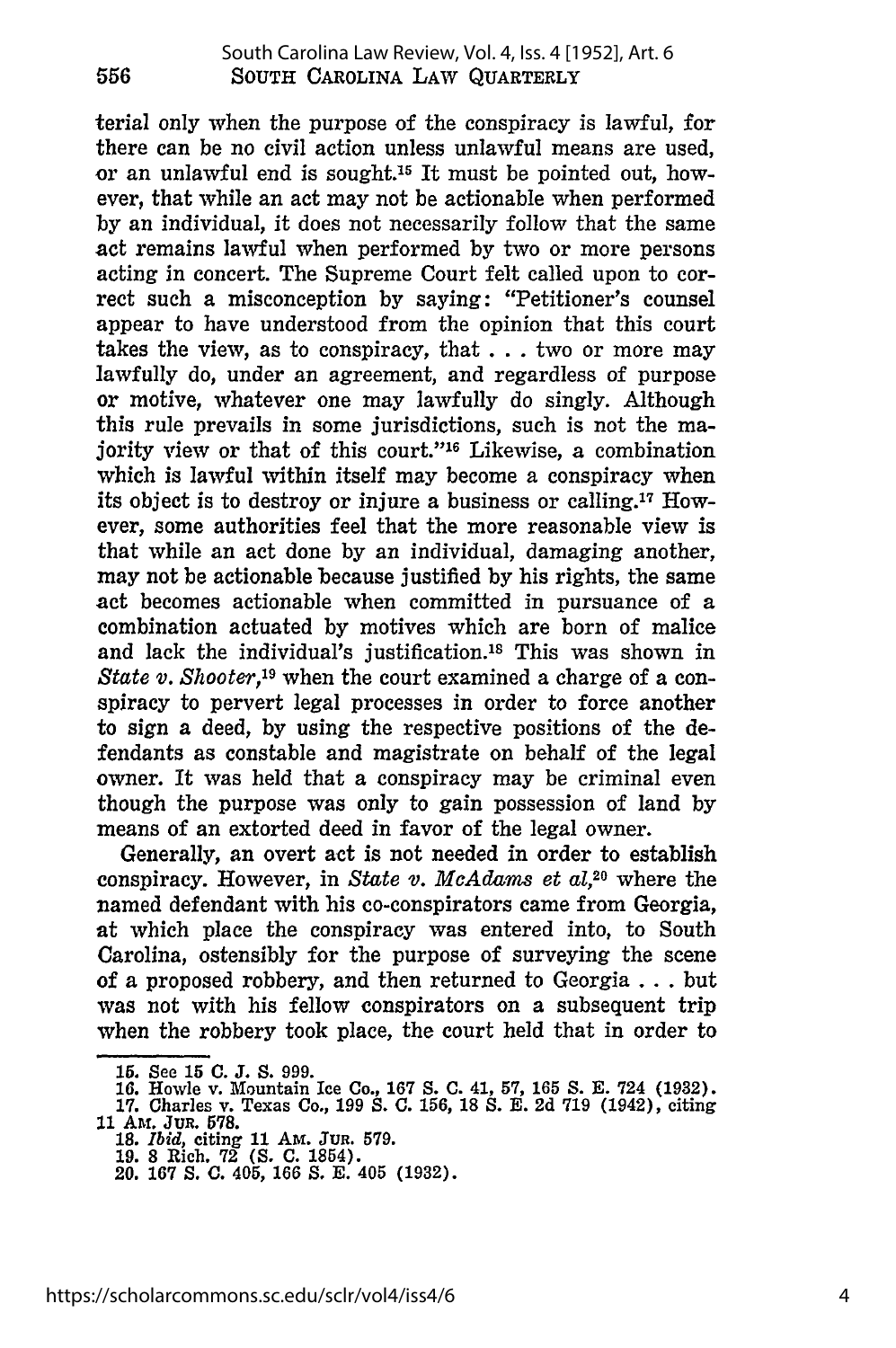557

convict him in South Carolina of conspiracy, it was necessary to prove some overt act was committed here in pursuance of the conspiracy made in Atlanta to which he was a party. It is clear therefore, that if the conspiracy was entered into without the court's jurisdiction, but an overt act, however slight, was committed within its jurisdiction, then all members of the conspiracy may be tried where such overt act took place. "The law considers that wherever the conspirators act, there they continue their agreement, and this agreement is continued as to all whenever any one of them does an act in furtherance of their common design".<sup>21</sup> For the general rule is that if the overt act is committed within the court's jurisdiction,' the place of the conspiracy is immaterial, and that the conspiracy is then deemed to. be renewed as to all the conspirators at the place where the act took place.<sup>22</sup> While it is necessary to'allege an overt act to establish jurisdiction, it does not appear that it is otherwise necessary, for our court has recently held that since the gist of the crime of conspiracy is the unlawful combination, the crime is complete when such combination is made.<sup>23</sup>

The question naturally arises from the preceding paragraphs as to what liability is placed on the conspirator for the act of his cohort. In this respect it is essential to present some evidence that the other party to the alleged conspiracy had guilty knowledge of the unlawful purpose and agreed to participate in the illicit confederation.<sup>24</sup> The general rule is then that, on either the civil or the criminal side of the law, what one does, all do, and the act of one is the act of all.<sup>25</sup> It is possible that one of the conspirators may retire from the conspiracy, and thereby avoid any liability, and this is always a question for the jury. In illustrating such a retirement, a trial judge inartfully used the story of the Stoning of Stephan, in connection with a case in which one McIntire, a conspirator, stood by and watched his compatriots beat the victim of their conspiracy to death. On appeal, Mr. Justice Carter,

<sup>21.</sup> *Ibid,* at 409; **5** R. **C.** L. 1076.

<sup>22.</sup> *Supra,* **note 8.**

<sup>23.</sup> *Supra,* note **3.**

<sup>24.</sup> Goble v. American Railway Express Co., 124 **S. C.** 19, 115 *S.* E. 900 (1923). **25.** Exchange Bank of Meggett v. Bennett, **193 S. C.** 320, 8 **S. E.** 2d

**<sup>515</sup>** (1940) ; State v. Woods, **189 S. C. 287,** 1 **S.** E. 2d 190 (1938) ; MUR-**RAY's CRIMINAL LAW,** § 66(F), **p.** 101.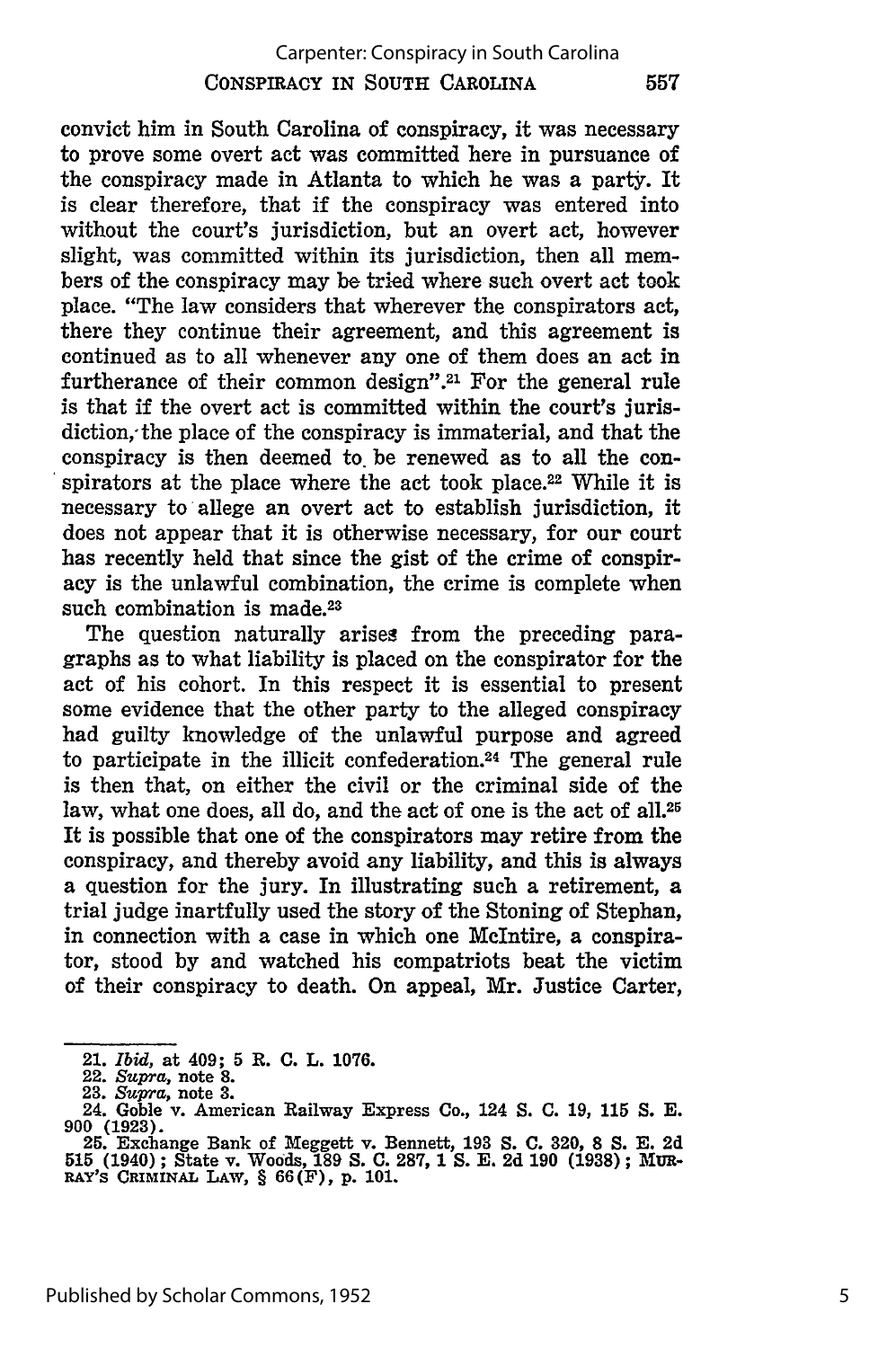speaking for the court in an opinion which reads like poetry,<sup>26</sup> pointed out that, while it wds not error to use it, the story was hardly appropriate, in that Stephan was legally executed according to Jewish law, albeit the execution was based on false testimony, and that Saul, while standing by and consenting to the stoning, was not violating the law by such consent. The court found that if McIntire went to the home of the deceased and stood by knowing of the conspiracy and being a party to it, did nothing to prevent the carrying of the conspiracy into effect, such a fact alone might refute a retirement and furnish grounds on which a jury might convict him.

One of the most indefinite phases of the law of conspiracy is the sufficiency required of the evidence. The general rule is that the "fact of a conspiracy may be proved by any relevant, competent evidence having a legitimate tendency to support the accusation."<sup>27</sup> A conspiracy, which by birth and nature is a secretive, indefinite and shadowy affair, must by the same token, produce the most indefinite and shadowy type of evidence. Individually, the circumstances employed as evidence might have little weight, but when taken collectively they may "point unerringly toward a conspiracy."<sup>28</sup> For this reason, the courts have allowed evidence of either a direct or circumstantial character in proving corrupt combinations.

However, a limitation has been imposed as to the admissibility of declarations of co-conspirators. Where there is evidence of a conspiracy, the declarations of one of the conspirators, made *during* the life of the conspiracy, is admissible against his cohorts, but where the declaration is made after the termination of the conspiracy, it is not.29 For "once the conspiracy is ended, no such ligament binds each co-conspirator so that the confession of any one or more of such coconspirators binds all who conspired."30 It binds only its maker.<sup>31</sup> The foregoing is true when an admission or declaration, made after the conspiracy is at an end, is in the nature of a narrative, a description, or a subsequent confession, but it has been held that when it is in itself an act, or it accom-

**<sup>26.</sup>** State v. Rook, 174 **S. C.** 225, **177 S. E.** 143 (1934).

**<sup>27.</sup>** Supra, note **8.**

**<sup>28.</sup>** *Ibid.*

**<sup>29.</sup>** State v. James, 34 **S. C.** 49, 12 **S. E. 657** (1890).

**<sup>30.</sup>** State v. Green, 40 **S. C.** 328, 330, **18 S. E.** 933 (1893). **31.** State v. Dodson, 14 **S. C. 628 (1880);** State v. Rice, 49 **S. C.** 418,

<sup>27</sup> **S. E.** 452 (1896); State v. Davis, 88 **S.** C. 229, 70 **S. E.** 811 (1910).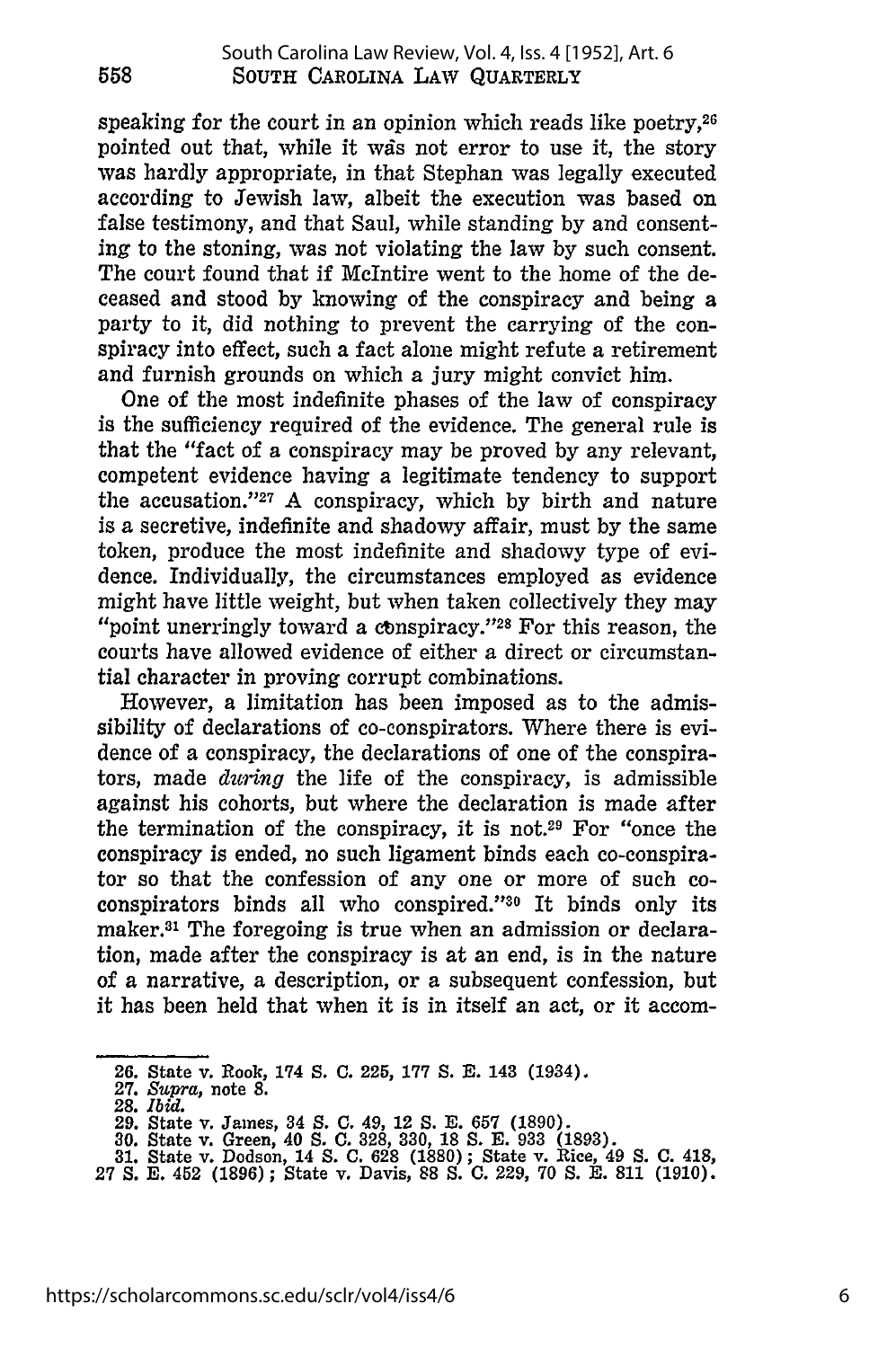#### **CONSPIRACY IN SOUTH CAROLINA**

559

panies and explains an act for which others are responsible, it will be allowed as evidence.<sup>32</sup>

Attention should be called to a pitfall in the path of litigation of a civil conspiracy. Its danger may be illustrated **by** the case of *Jennings v. Southern Standard Ins. Co., et al,33* in which the defendant's motion to have the complaint made more definite and certain was overruled, the trial court having found that the complaint stated only one cause of action, that of conspiracy to defraud and participation in the alleged fraudulent purpose. There was no appeal from this finding by either party, and it became the law of the case. A non-suit was granted, and on appeal the court said that: "Bearing in mind that the order **...** from which no appeal was taken, restricted the trial to the single issue of conspiracy, we are constrained to hold with the circuit judge that there was no evidence in support of conspiracy as set out in the complaint, which would have justified that court in submitting that issue to the jury." $34$  In the foregoing example, the complaint was incomplete, in that the tort was not alleged sufficiently to become an independent cause of action. The reason for this becomes apparent in the following quotations from *Corpus Juris,* which have been quoted with approval by our Supreme Court.

**...** If a plaintiff fails in the proof of a conspiracy or concerted design, he may yet recover damages against one or more of the defendants shown to be guilty of the tort without such agreement. The charge of conspiracy when unsupported by evidence will be considered mere surplusage not necessary to be proved to support the action.<sup>35</sup>

However, it must be remembered that this is not true where the act which is alleged as the basis of liability is one which, if committed by an individual, would impose no liability.36

#### **CONCLUSION**

In attempting to cover the entire field of civil and criminal conspiracy in these few pages, no attempt has been made to

<sup>32.</sup> State v. James, 34 **S. C.** 49, 12 **S. E. 657 (1890). 33. 172 S. C.** 496, 174 **S. E.** 433 (1934).

<sup>34.</sup> *Id.* at **p. 502.**

**<sup>35.</sup>** Goble v. American Railway Express Co., 124 **S. C. 19, 28, 115 S. E. 900 (1923),** citing 12 **C. J.** 584. **36.** *Ibid.*